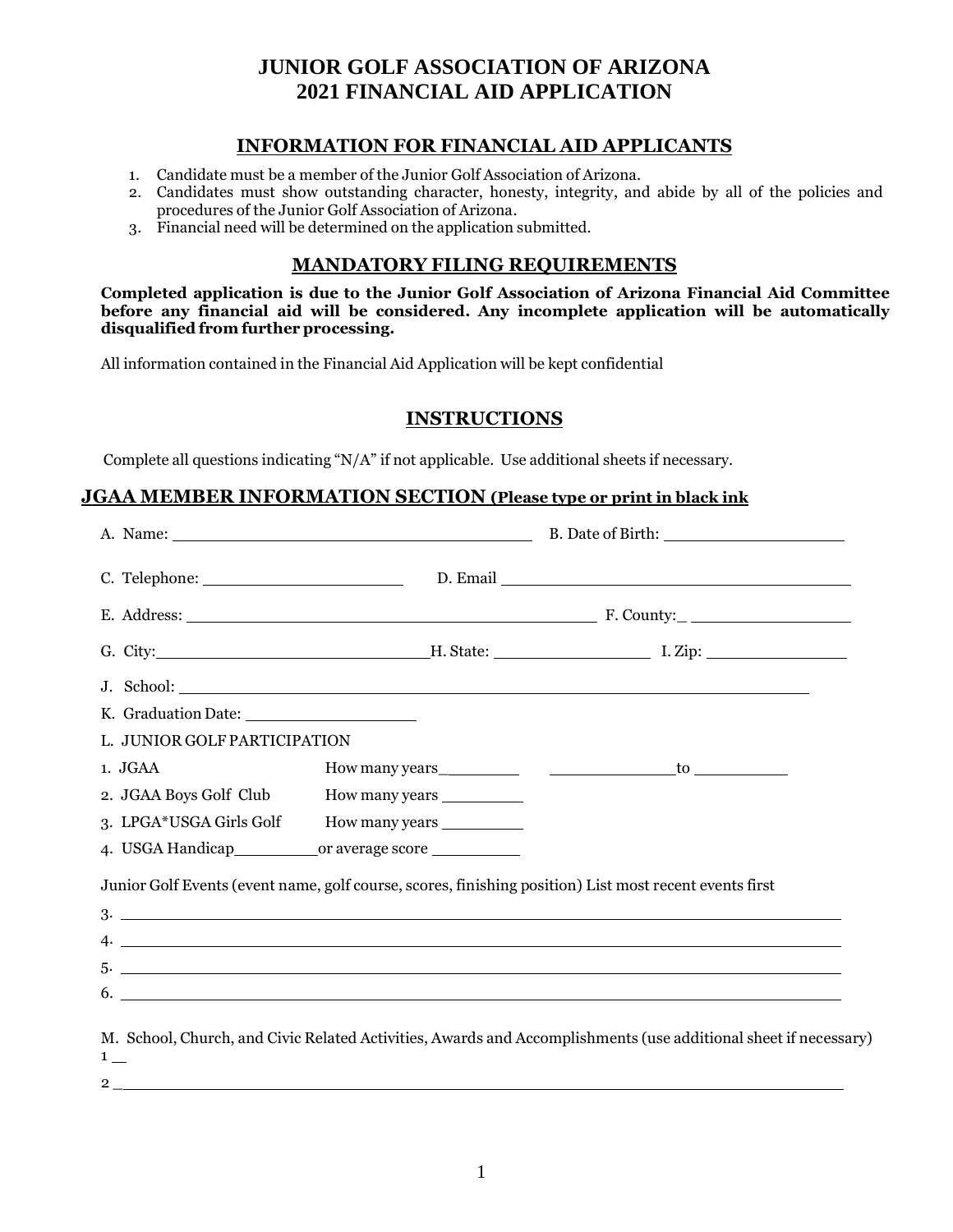### **JUNIOR GOLF ASSOCIATION OF ARIZONA 2021 FINANCIAL AID APPLICATION**

### **PLEASE PROVIDE INCOME TAX INFORMATION FOR THE YEAR LISTED!**

# *Parental Information*

| Parents/Guardian Names: Father<br>Mother                                                                                                                                                                                                                                                                                                                                                                                                                                                                                                                                                                                                                                                                                                                         | $\Box$ Married/Unmarried<br>$\Box$ Single<br>$\Box$ Divorced/separated<br>$\Box$ Widowed                                                                                                                                                                                  |
|------------------------------------------------------------------------------------------------------------------------------------------------------------------------------------------------------------------------------------------------------------------------------------------------------------------------------------------------------------------------------------------------------------------------------------------------------------------------------------------------------------------------------------------------------------------------------------------------------------------------------------------------------------------------------------------------------------------------------------------------------------------|---------------------------------------------------------------------------------------------------------------------------------------------------------------------------------------------------------------------------------------------------------------------------|
| Month and year your parents were married, separated, divorced,<br>or widowed (Example: Month and year: 05/1996)                                                                                                                                                                                                                                                                                                                                                                                                                                                                                                                                                                                                                                                  |                                                                                                                                                                                                                                                                           |
| In 2020, did you receive benefits from any of the federal benefit<br>programs listed? Mark all the programs that apply. The federal benefit programs are listed<br>in the answer column. Report benefits received for all of your household members. Include in<br>your household: (1) your selves and (2) other people only if they live with you.                                                                                                                                                                                                                                                                                                                                                                                                              | $\square$ Supplemental Security Income<br>$\Box$ Food Stamps<br>$\Box$ Free or Reduced Price School<br>Lunch<br>$\Box$ Temporary Assistance for<br>Needy Families (TANF)<br>$\square$ Special Supplemental Nutrition<br>Program for Women, Infants, and<br>Children (WIC) |
| Have you completed a 2020 IRS income tax return or other income<br>tax return?                                                                                                                                                                                                                                                                                                                                                                                                                                                                                                                                                                                                                                                                                   | $\Box$ Already completed<br>$\Box$ Will file<br>$\Box$ Will not file                                                                                                                                                                                                      |
| What income tax return did you file or will you file for 2020?                                                                                                                                                                                                                                                                                                                                                                                                                                                                                                                                                                                                                                                                                                   | $\Box$ IRS 1040<br>$\Box$ IRS 1040A, 1040EZ<br>$\Box$ A foreign tax return<br>$\Box$ A tax return with Puerto Rico,<br>another U.S. territory or a freely<br>associated state                                                                                             |
| If you have filed or will file a 1040, were you eligible to file a 1040A<br>or 1040EZ?<br>In general, a person is eligible to file a 1040A or 1040EZ if he or she makes less than \$100,000,<br>does not itemize deductions, does not receive income from his or her business or farm, and does<br>not receive alimony. A person is not eligible to file a 1040A or 1040EZ if he or she makes<br>\$100,000 or more, itemizes deductions, receives income from his or her own business or farm, is<br>self-employed, receives alimony, or is required to file Schedule D for capital gains. If you filed a<br>1040 only to claim Hope or Lifetime Learning tax credits, and would have otherwise been eligible<br>for a 1040A or 1040EZ, you should answer "Yes." | $\Box$ Yes<br>$\Box$ No<br>$\Box$ Don't know                                                                                                                                                                                                                              |
| What was your adjusted gross income for 2020?<br>Adjusted gross income is on IRS form 1040—line 37; 1040A—line 21; or 1040EZ—line 4.                                                                                                                                                                                                                                                                                                                                                                                                                                                                                                                                                                                                                             | \$                                                                                                                                                                                                                                                                        |
| How much did you earn from working (wages, salaries, tips, combat<br>pay, etc.) in 2020? Answer this question whether or not you filed a tax return. This<br>information may be on your W-2 forms, or on IRS Form 1040—lines 7+12+18+Box 14 of IRS<br>Schedule K-1 (Form 1065); 1040A—line 7; or 1040EZ—line 1.                                                                                                                                                                                                                                                                                                                                                                                                                                                  | \$<br>Father/Stepfather<br>\$<br>Mother/Stepmother<br>\$                                                                                                                                                                                                                  |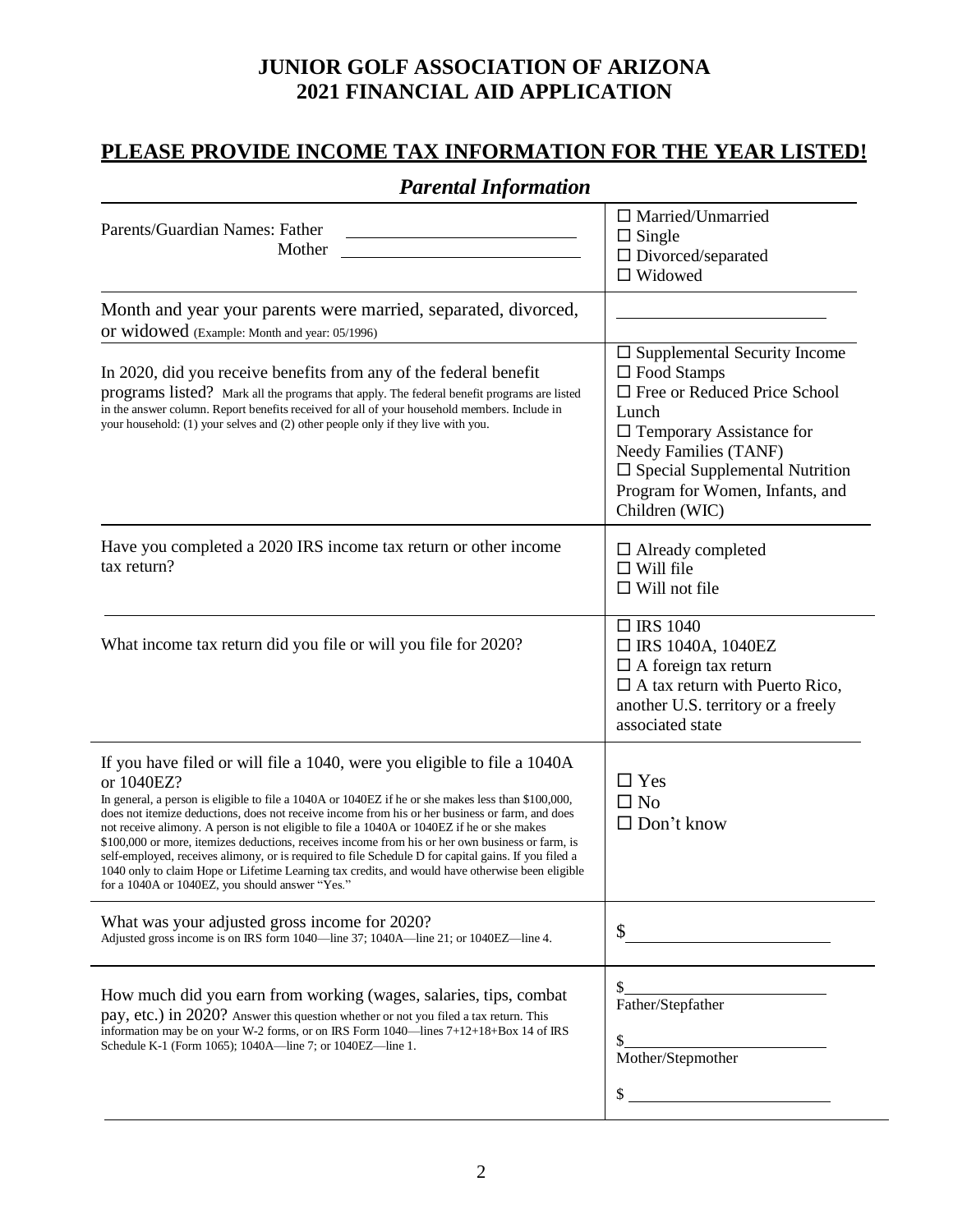## **JUNIOR GOLF ASSOCIATION OF ARIZONA 2021 FINANCIAL AID APPLICATION**

| <b>Parental Information Continued</b>                                                                                                                                                                                                                                                                                                                                                                                                                                                                                                                                                                                                                                                                                                                                                                                                                                                                                                                 |  |
|-------------------------------------------------------------------------------------------------------------------------------------------------------------------------------------------------------------------------------------------------------------------------------------------------------------------------------------------------------------------------------------------------------------------------------------------------------------------------------------------------------------------------------------------------------------------------------------------------------------------------------------------------------------------------------------------------------------------------------------------------------------------------------------------------------------------------------------------------------------------------------------------------------------------------------------------------------|--|
| What was the amount you paid in income tax for 2020?<br>Income tax amount is on IRS Form 1040—line 57; 1040A—line 35; or 1040EZ—line 11.                                                                                                                                                                                                                                                                                                                                                                                                                                                                                                                                                                                                                                                                                                                                                                                                              |  |
| Enter your exemptions for 2020.<br>Exemptions are on IRS Form 1040—line 6d or 1040A—line 6d. On the 1040EZ, if a person<br>checked either the "you" or "spouse" box on line 5, use EZ worksheet line F to determine the<br>number of exemptions (\$3,300 equals one exemption). If a person didn't check either box on line<br>5, enter 01 if he or she is single or 02 if he or she is married.                                                                                                                                                                                                                                                                                                                                                                                                                                                                                                                                                      |  |
| How many people are in your household?                                                                                                                                                                                                                                                                                                                                                                                                                                                                                                                                                                                                                                                                                                                                                                                                                                                                                                                |  |
|                                                                                                                                                                                                                                                                                                                                                                                                                                                                                                                                                                                                                                                                                                                                                                                                                                                                                                                                                       |  |
| <b>PURPOSE</b>                                                                                                                                                                                                                                                                                                                                                                                                                                                                                                                                                                                                                                                                                                                                                                                                                                                                                                                                        |  |
| The purpose of the JGAA Financial Aid Program is to encourage and<br>promote the continued involvement of junior golf for those that may not<br>otherwise have the financial means to do so. It is a benefit for beginners<br>and those who have participated in the JGAA junior golf programs and<br>who have demonstrated that they follow the JGAA code of conduct,<br>policies, and procedures and maintain a high level of etiquette, honesty<br>and adhere to the rules of golf.                                                                                                                                                                                                                                                                                                                                                                                                                                                                |  |
| <b>ELIGIBILITY</b>                                                                                                                                                                                                                                                                                                                                                                                                                                                                                                                                                                                                                                                                                                                                                                                                                                                                                                                                    |  |
| The applicant must be a member of one of the Junior Golf Association<br>of Arizona programs and is either just beginning or has participated in<br>a JGAA junior golf program AND the primary residency of the legal<br>guardian is within Arizona.                                                                                                                                                                                                                                                                                                                                                                                                                                                                                                                                                                                                                                                                                                   |  |
| <b>FINANCIAL AID BENEFIT</b>                                                                                                                                                                                                                                                                                                                                                                                                                                                                                                                                                                                                                                                                                                                                                                                                                                                                                                                          |  |
| Financial Aid is provided in the form of scholarships for tournament<br>entries based on need and awarded at the discretion of the Financial Aid<br>Committee depending on the level of play and experience of the<br>applicant. All financial aid will be provided only for those events<br>administered by the Junior Golf Association of Arizona and no funds<br>will be distributed directly to the applicant.                                                                                                                                                                                                                                                                                                                                                                                                                                                                                                                                    |  |
| The awarding of the Financial Aid is further contingent upon the<br>recipient giving back to the Junior Golf Association of Arizona by<br>volunteering to assist the JGAA staff either at a tournament proper or at<br>their office. The assistance will be at the direction of the JGAA staff at<br>the tournament site or the Tournament Director/Administrative<br>Assistant at their office. The amount of time in assisting will be based<br>on the following: $1$ to $3$ tournament entries $-1$ day of volunteer service,<br>4 to 6 tournament entries $-$ 2 days of volunteer service and $7$ or more<br>tournament entries<br>$\overline{\phantom{a}}$<br>3 days of volunteer<br>service.<br>The<br>parents/guardians assistance if available will be required also. The<br>Financial Aid Committee expressly reserves the right and may revoke<br>any commitment to extend financial aid to any applicant if their<br>behavior so warrants. |  |